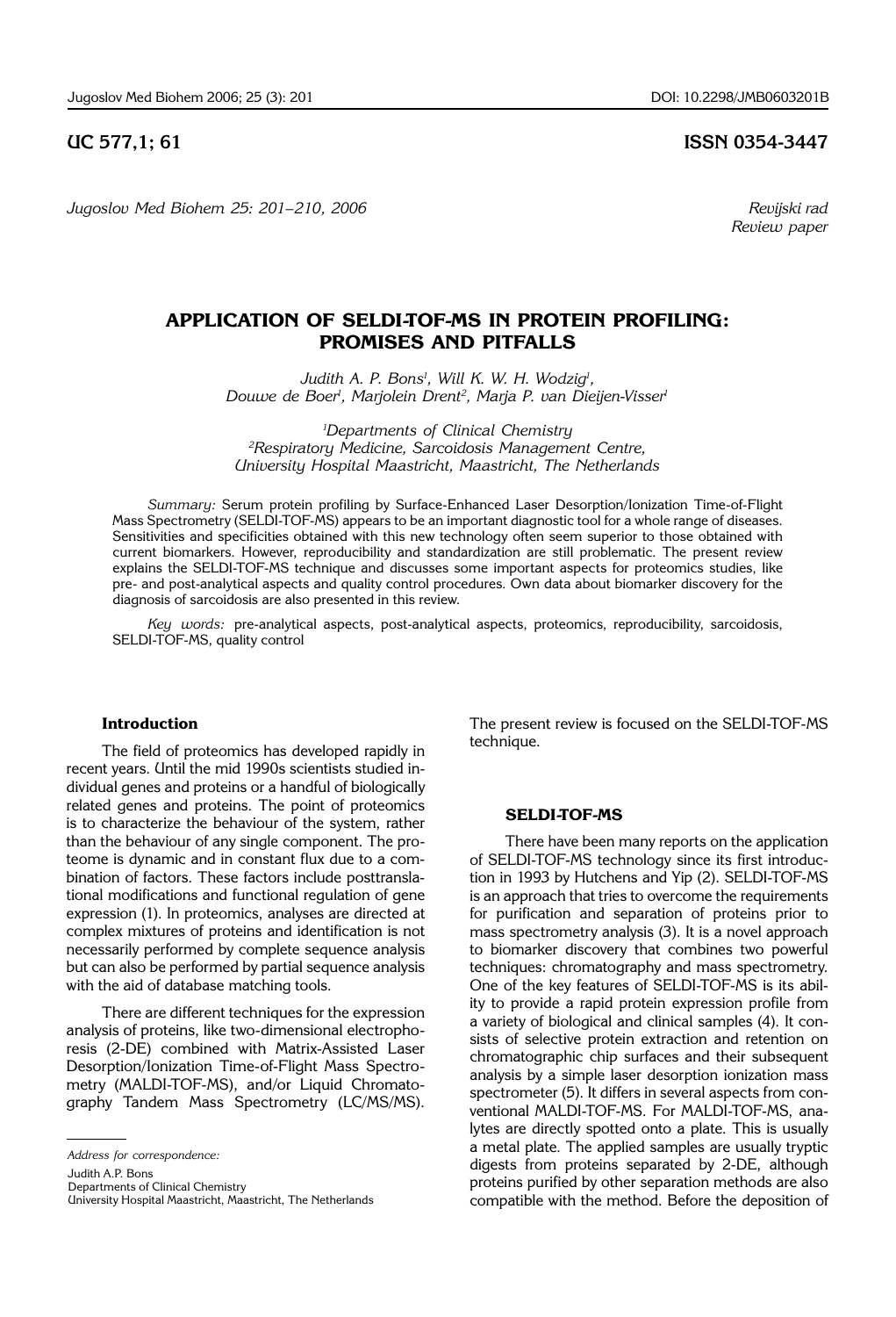analytes, the energy absorbing matrix (EAM) is placed on the plate or mixed in with the sample. The matrix will absorb energy from the laser causing the analytes to be ioni-zed by MALDI-TOF-MS (6)

#### **ProteinChip arrays**

For the SELDI-TOF-MS technique different ProteinChip arrays (Ciphergen Biosystems Inc.) are used. The chromatographic surfaces that make up the various ProteinChip arrays are uniquely designed to retain proteins from a complex sample mixture according to specific properties such as hydrophobicity, charge, etc (4) (*Figure 1*). The procedure for detecting protein biomarkers is very simple. A few microliters of the sample are dispensed onto the ProteinChip surface under specific binding conditions that determine which proteins will be retained by the surface. Protein specificity is achieved through the application of a series of washes with an appropriate solvent or buffer designed to elute unbound proteins and interfering substances, such as salts, detergents, lipids. Only proteins actively interacting with the spot surfaces are analyzed in the Protein Biosystem series instrument (Ciphergen Biosystems Inc.) because all other components are washed off in advance. One of the most obvious advantages of this surface enhanced process is that components such as salts, detergent, or lipids which commonly cause problems with other analytical tools are washed away as part of the SELDI process (7).

By choosing different ProteinChip arrays with array-specific surface components, different proteins will be analyzed depending on the chip characteristics. In fact, the interaction of the analyte and the chip introduces a purification step. Each combination of ProteinChip array types together with the binding and washing buffers of choice results in a unique binding



Figure 1 The different types of ProteinChip arrays. The chemical surfaces are chromatographic ProteinChip arrays with hydrophobic, cationic, anionic, metal ions for immobilized metal affinity binding (IMAC) or hydrophilic spots. The biochemical surfaces are designed for the

coupling of biomolecules in antibody-antigen assays, DNA-protein binding experiment, coupling of enzymes, receptor-ligand interaction and for coupling of phages.

capacity for a special subset of peptides and proteins. After the addition of sample and washing buffers, the EAM is applied to the ProteinChip array. The EAM will facilitate desorption and ionization in the PBS series instruments.

#### **Desorption/Ionization process**

After introducing the ProteinChip array into the ProteinChip Reader, a laser beam is directed onto the sample on the spot. Upon laser activation, the sample becomes irradiated and the desorption and ionization proceed to liberate gaseous ions from the ProteinChip arrays. These gaseous ions enter the TOF-MS region of the instrument, which measures the mass-to-charge ratio (*m/z*) of molecular ions of each protein based on its velocity through an ion chamber (4). The time-of-flight corresponds inversely to the *m/z* value. As a first result, the molecules in the sample are represented in a graph with the *m/z* value on the x-axis and the corresponding signal intensity on the y-axis (7) (*Figure 2*).

# **Advantages of SELDI***-***TOF***-***MS**

SELDI-TOF-MS has numerous advantages over other methods such as 2-DE combined with MALDI-TOF-MS and/or LC/MS/MS. SELDI-TOF-MS has a much higher throughput capability, requires significantly lower amounts of the sample, offers higher resolution at low mass ranges, and is easy to use (8). SELDI-TOF-MS can effectively resolve polypeptides and peptides smaller than 20kDa (9). The 2-DE approach, where proteins are first sepa-rated by their isoelectric point and subsequently by their molecular weight, was developed to increase the resolving power for the analysis of complex protein mixtures. Whereas the enhanced resolution of 2-DE gels contributed greatly to our understanding of the wide variety of proteins in a given sample, it still includes the disadvantage of the sodium dodecyl sulphate-polyacrylamide gel electrophoresis (SDS-PAGE) method of giving preference to the most abundant proteins. In addition,



Figure 2 The ions of the molecules in the sample are represented in a graph (see mass spectrum) with the mass-to-charge ratio (*m/z*) on the x-axis and the corresponding signal intensity on the y-axis. It can also be presented in a gel view (see *gel view*).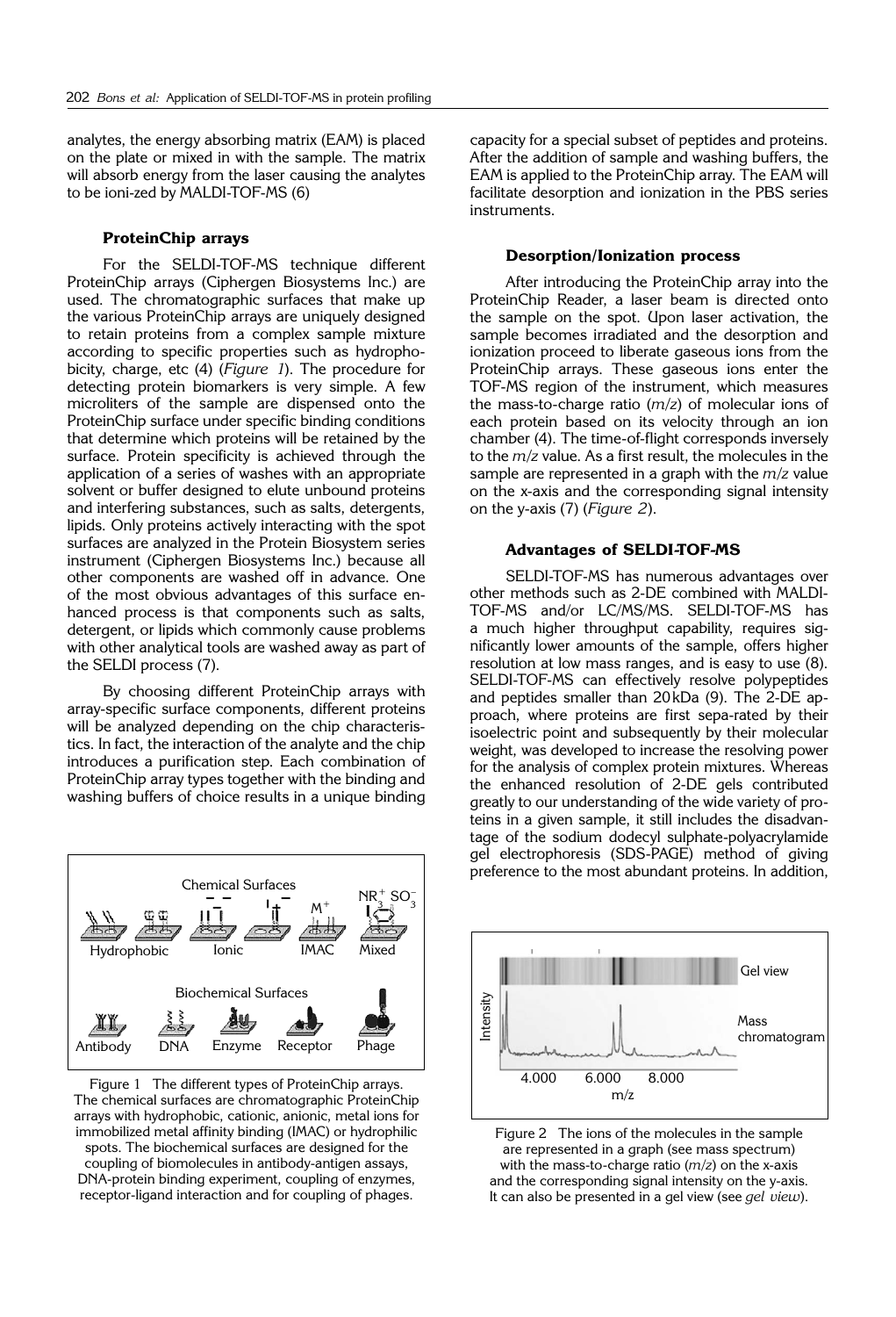proteins in the peptide range as well as those of high hydrophobicity or of extreme isoelectric points are typically neglected, resulting again in a loss of potentially interesting proteins (10). 2-DE is labour intensive, time consuming, and difficult to standardize among laboratories (4).

The high throughput ability of the SELDI-TOF-MS system allows hundreds of samples to be screened for disease biomarker identification in a relatively short time period, providing investigators the opportunity to compare patient-to-patient variability (4). SELDI-TOF-MS is a recently established improvement on some of the concepts of MALDI-TOF-MS. ProteinChip arrays allow researchers to purify and detect a subset of proteins in the sample at the same time by using a variety of surface chemistries such as classic chromatographic surfaces (e.g., cation/anion exchanges) and biologically activated surfaces to capture specific molecular counterparts. This benefit is especially effective for biological samples such as body fluids and conditioned medium like tissue homogenate containing a variety of proteins (11).

#### **Biomarker Discovery**

The true scientific goal of serum proteomic pattern analysis is, in fact, biomarker discovery. However, since the study by Petricoin et al. (12) on proteomic patterns to detect ovarian cancer, the use of SELDI-TOF-MS protein profiling as a diagnostic tool has become an important subject of investigation, too (13). Until now, this approach has been suggested for different diseases, for example ovarian (12, 14–18), prostate (9, 19–22) and lung (23) cancer, but also for inflammatory diseases (24, 25).

Currently, the pipeline from translation of new biomarkers into tests appears to have a bottleneck at the early stages of translation of research markers into clinical tests. Research groups performing discovery and clinical studies rarely have the resources to develop prototype analyzers or test reagent sets, to manufacture them, or to proceed with other steps in commercialization. These steps usually rely on the *in vitro* diagnostics industry, which has had relatively low investments in the development of new markers. Beside the development of tests, there is the need for evaluation in clinical laboratories, submission for approval by the US Food and Drug Administration (26), establishment of reimbursement rates by the Medicare system and insurers, and education of physicians about tests ordering and interpretation. The process of translating new markers into clinical laboratory test entails contributions from multiple disciplines, including scientists; engineers; business, legal, and regulatory professionals; clinicians; and clinical chemists (27).

### **Pre**-**analytical aspects**

Protein profiling can only become a reliable di-

agnostic tool when it fulfills the criteria for reproducibility and standardization that are generally accepted for diagnostic tests in clinical chemistry. Therefore, the present review discusses pre-analytical aspects, supplemented with some own data, which are essential for reproducibility and standardization.

#### *Storage effects*

To avoid pre-analytical errors, sample collection for proteomic analysis should be accurately described and standardized. Effects of sample storage and the consequences of differences in sample preparation are highly underestimated. We have recently compared protein profiles of freshly frozen serum samples with frequently thawed serum samples. The samples were thawed at least 8 times and were stored at  $-80$  °C (28). Freshly frozen serum and frequently thawed serum from 8 sarcoidosis patients and 8 healthy controls were spotted on a CM10 (cation exchange) and on a NP20 (normal phase) ProteinChip array. In the frequently freeze-thawed serum three peaks were detected, allowing clear discrimination ( $p < 0.05$ ) of sarcoidosis from healthy controls using the CM10 chip (*m/z* values: 3808 (upregulation in sarcoidosis), 4277 (down-regulation in sarcoidosis), 8932 (up-regulation in sarcoidosis)). However, exactly the same experiment using freshly frozen serum no longer allowed us to discriminate between sarcoidosis and controls with the 3 *m/z* units, described above, because the peak differences were not significant. In contrast, in the freshly frozen samples only one significant peak at *m/z* 8702 was found. This peak was different from the ones found in the frequently thawed samples. The fact that another single marker was found on the CM10 indicates that it concerns freeze-thaw artefacts in frequently thawed serum samples and underlines the importance of standardization (28). This apparently trivial example clearly shows that, for protein profiling studies, control and patient samples should be treated and stored under exactly the same conditions.

It is to be expected that, especially in the earlier protein profiling studies, archived samples were used for which conditions of control and patient populations were not fully identical. It has now become apparent that both the number of freeze-thaw cycles, freezing temperature and storage time should at least be identical for both study and control population. This can easily be overcome in prospective studies by dividing the samples in aliquots before storage.

# *Serum or plasma*

Until now, insufficient information is available to decide whether serum or plasma should be preferred in proteomic studies. Most studies have used serum, but further research on this topic is required. Therefore, in a recent study we compared serum and EDTA plasma with and without protease inhibitors (28). Serum and plasma samples from 8 sarcoidosis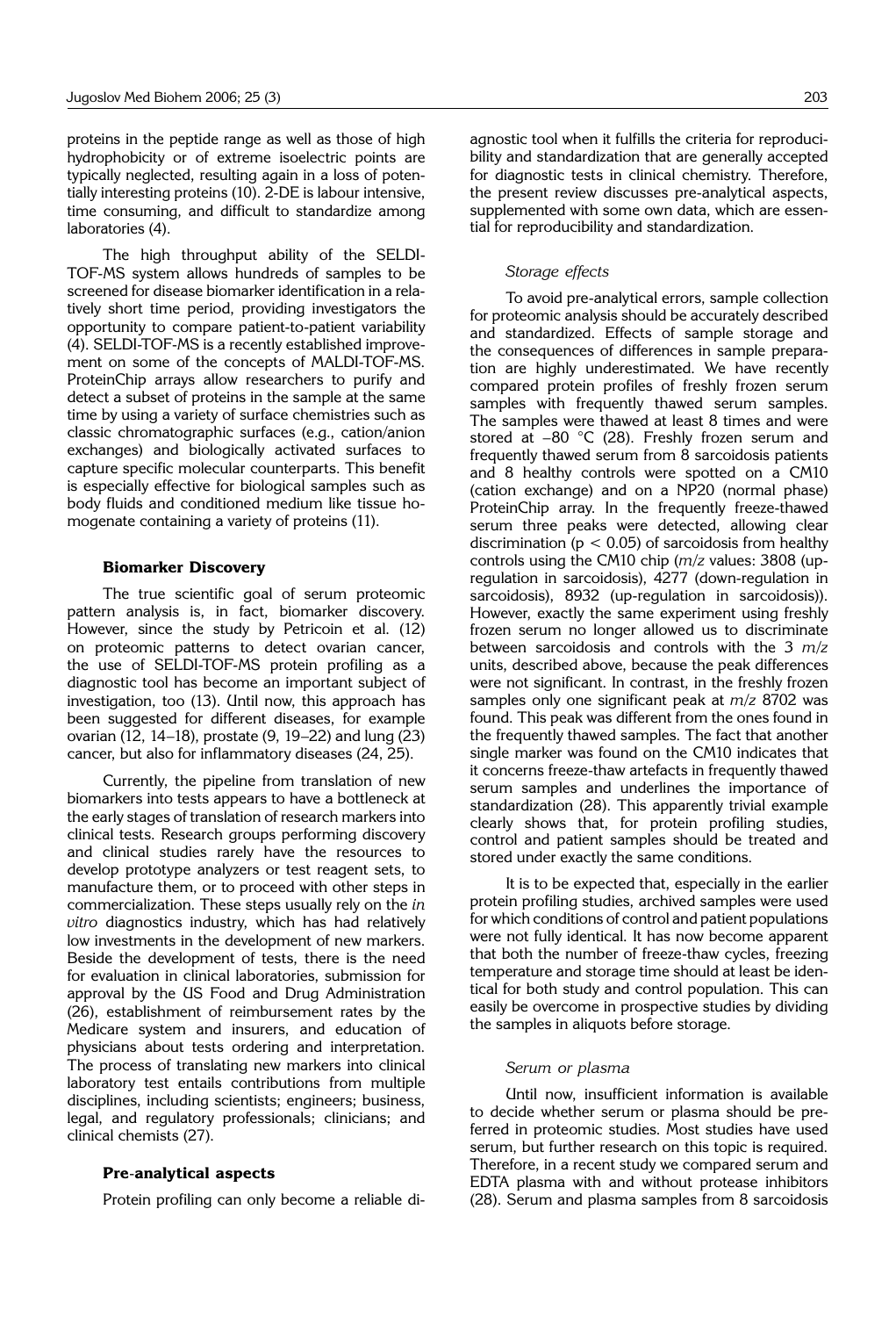Table I Serum and EDTA plasma samples with and without protease inhibitors were spotted on CM10 and NP20 ProteinChip arrays. The mean number of peaks in the protein spectra (*m/z* range of 2,500 to 150,000) from 8 sarcoidosis and 8 healthy control samples are indicated.

|                                         | CM10<br>(N peaks) | NP20 (N peaks) |
|-----------------------------------------|-------------------|----------------|
| Serum                                   | 64                | 58             |
| Serum with protease<br>inhibitors       | 63                | 63             |
| EDTA plasma                             | 28                |                |
| EDTA plasma with<br>protease inhibitors | 28                | 14             |

patients and 8 healthy controls were spotted on CM10 and NP20 ProteinChip arrays. The mean protein peaks in serum with and without protease inhibitors were compared with the mean protein peaks in plasma with and without protease inhibitors (see *Table I*). *Table I* shows that in the *m/z* range of 2,500 to 150,000 serum without protease inhibitors showed slightly more protein peaks (n=64) than serum with inhibitors (n=63), but EDTA plasma with and without protease inhibitors was clearly inferior (both n=28) on the CM10 ProteinChip array. On the NP20 ProteinChip array serum without protease inhibitors showed slightly fewer protein peaks  $(n=58)$  in the same  $m/z$  range than serum with inhibitors ( $n=63$ ), but EDTA plasma with  $(n=11)$  or without  $(n=14)$ protease inhibitors was evidently inferior.

More significant peaks which could discriminate sarcoidosis from healthy control samples were found in the serum samples with and without protease inhibitors compared to plasma samples with and without protease inhibitors on the CM10 and NP20 ProteinChip arrays. It is generally assumed that more peaks can lead to more significant differences between populations, as was the case in our study. Theoretically, however, plasma with protease inhibitors contains more intact proteins not attacked by proteolytic enzymes. Further examinations on the differences between serum and plasma are required.

#### *Sample preparation*

Samples can be denatured with urea/CHAPS (9, 14,  $16-20$ ,  $22$ ), but can also be fractionated with anion exchange chromatography (15). Denaturing conditions allow protein-protein interaction disruption before analysis by SELDI-TOF-MS. With fractionation by anion exchange chromatography the highly abundant proteins such as albumin and immunoglobulins  $(60-80\%$  of total serum protein content), which can interfere with the resolution and sensitivity of the proteome profiling techniques, will be visible in specific fractions. The albumin signal will be mainly visible in fraction 3 (pH 5), fraction 4 (pH 4) and fraction 5 (pH

3). In the same way, the immunoglobulins signals will be observed in fraction 1 (pH 9) and fraction 2 (pH 7). In this procedure, the highly abundant proteins are not removed, but they are localized to one or a few particular fractions (29). Linke et al. (30) illustrated that fractionation greatly increases the number of peptide and protein ion signals that can be observed by SELDI-TOF-MS, when compared to both unfractionated (only denatured) as well as albumin-depleted samples. By using different denaturing steps or using fractionated samples, other significant peaks resulting in different biomarkers can be detected.

#### *Sampling time*

It is known that the serum concentration of certain proteins is influenced by the sampling time, i.e. time between puncture and storage (clotting time, spinning time and time between spinning and storage). However, the type of material also plays a role. For instance, B-type natriuretic peptide (BNP), a well-known marker for heart failure, is unstable in the serum as a result of the presence of proteolytic enzymes. The degradation progresses even during storage at  $-20$  °C and can only be prevented by addition of protease inhibitors or by measuring plasma BNP instead of serum BNP (31). The information on sampling time is often not clearly indicated in different studies. This can be problematic when archived samples are used. However, in prospective proteomic studies sampling time should be standardized.

We suggest, according to the World Health Organization (WHO): Anticoagulants in diagnostic laboratory investigations to use a clotting time of 30 minutes at room temperature, spinning for 15 minutes at a minimum speed of 1500g, and storage of the samples in aliquots within 1 hour at  $-80$  °C after blood collection. Obviously, the consequences of differences in sample characteristics within a study population, but also between study and control population like for instance use of fasting or non-fasting samples, age-matching of the samples, should always be properly standardized.

# *Patient population*

The number of patients and healthy controls in the training and validation sets is very important because the reliability of the results improves with increasing numbers. A clear description of the training and validation population is essential, like that of the severity of disease. Because SELDI-TOF-MS fingerprinting probably measures peptides present in high abundance in serum (e.g. mg/L to g/L range), the molecules which are detected probably originate from common disease mechanisms or general protection mechanisms, i.e. epiphenomena of the diseases, such as acute phase response, cachexia etc. It is clear that the robustness of the technology should be validated by comparing patient groups with comparable disease mechanisms. Method validation should therefore be extended not only to healthy controls, but also to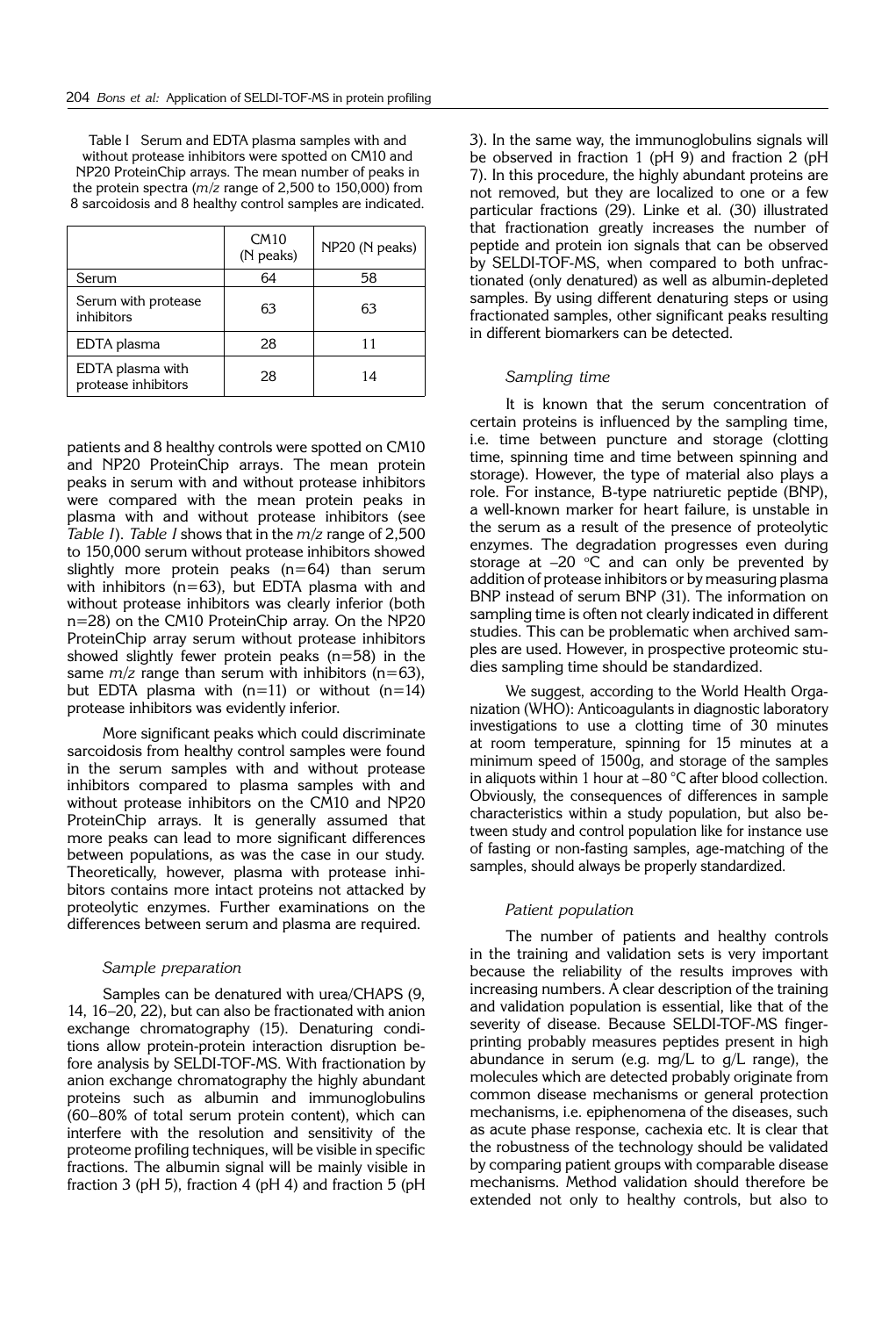diseases with comparable generalized disease conditions (infection, cachexia etc).

#### **Post**-**analytical aspects**

# *Bioinformatics and biostatistics*

Peak detection, laser settings and data analysis software affect the ultimate *m/z* values found. Different multivariate analysis software can be used to classify different groups. Biomarkers Patterns (Ciphergen Biosystems Inc.) is a decision tree algorithm which is very often used in protein profiling studies. The decision trees can be based on the intensity, S/N ratio or Area Under Curve (AUC). Propeak, Classification and Regresion Tree (CART), AdaBoost, and principal component analysis (PCA) are other examples of multivariate analysis software programs which can be used to classify different groups. Some groups develop their own statistical software program by combining more multivariate analysis techniques. It is hard to compare the results of studies when all these different kind of software programs are used to classify groups.

In a recent review we showed that, apart from the pre-analytical strategy, the post-analytical strategy also has an enormous impact on the final results. By comparing previous reports on prostate and ovarian cancer, we showed large differences in *m/z* values of the biomarkers presented in different studies, even in studies with comparable patient populations (28). It should be noted that careful and precise selection of the peak labeling settings and normalization of peak intensities are considered critical for biomarker identification and for the efficient and reliable performance of any learning algorithm used in conjunction with the SELDI-TOF-MS system (16).

# **Potential biomarkers for the diagnosis of sarcoidosis**

In our research group we try to discover novel biomarkers for different kinds of diseases, like sarcoidosis, Ankylosing Spondylitis (AS), Multiple Sclerosis (MS), and small vessel disease. In this review the most important findings of a study on sarcoidosis will be discussed.

Sarcoidosis is a multi-systemic inflammatory disorder, which affects the lungs in 90 percent of the cases. The main pathologic feature is chronic inflammation resulting in non-caseating granuloma formation. Until now there is no satisfying biomarker for the diagnosis or prognosis of sarcoidosis. The study is focused on the detection of potential biomarkers in serum for the diagnosis of sarcoidosis using SELDI-TOF-MS.

Table II The *m/z* values of the peak splitters, the cut-off values of the peak intensities, the p-values and the results of the learn and test set for the sarcoidosis and control samples per laser setting. The spectra were calibrated with the protein low calibration on the NP20 array.

| Laser<br>setting                                                          | $m/z$ value<br>protein-low calibration<br>(NP20) | Cut-off<br>peak intensity | p-value      | Correct classification<br>of the learn set | Correct classification<br>of the test set |  |
|---------------------------------------------------------------------------|--------------------------------------------------|---------------------------|--------------|--------------------------------------------|-------------------------------------------|--|
| LI 220<br>SE <sub>7</sub>                                                 | 11.955                                           | 1.113                     | 0.003        | $S: 30/35 = 86\%$<br>$C: 23/35 = 66\%$     | $S: 30/35 = 86\%$<br>$C: 22/35 = 63\%$    |  |
| LI 190<br>SE <sub>7</sub>                                                 | 11,734<br>17.377                                 | 3.060<br>0.450            | 0.01<br>0.05 | $S: 26/35 = 74\%$<br>$C: 29/35 = 83%$      | $S: 26/35 = 74\%$<br>$C: 25/35 = 71\%$    |  |
| LI: laser intensity; SE: detector sensitivity; S: sarcoidosis; C: control |                                                  |                           |              |                                            |                                           |  |

|  |  |  |  |  | Table III ROC curve analysis results for the inflammatory markers, ACE and sIL-2R |  |  |  |  |
|--|--|--|--|--|-----------------------------------------------------------------------------------|--|--|--|--|
|--|--|--|--|--|-----------------------------------------------------------------------------------|--|--|--|--|

|                                                                                                                                              | AUC.<br>(95% confidence intervals) | Selected<br>cut-off | Sensitivity (%) | Specificity (%) |  |  |
|----------------------------------------------------------------------------------------------------------------------------------------------|------------------------------------|---------------------|-----------------|-----------------|--|--|
| <b>ACE</b>                                                                                                                                   | $0.779(0.668 - 0.891)$             | 16.5                | 70.6            | 71.4            |  |  |
| SIL-2R                                                                                                                                       | $0.667(0.539 - 0.795)$             | 515.5               | 62.9            | 57.1            |  |  |
| ACE: Angiotensin Converting Enzyme; AUC: area under curve; ROC: receiver operating characteristic; slL-2R: soluble Interleukin-2<br>Receptor |                                    |                     |                 |                 |  |  |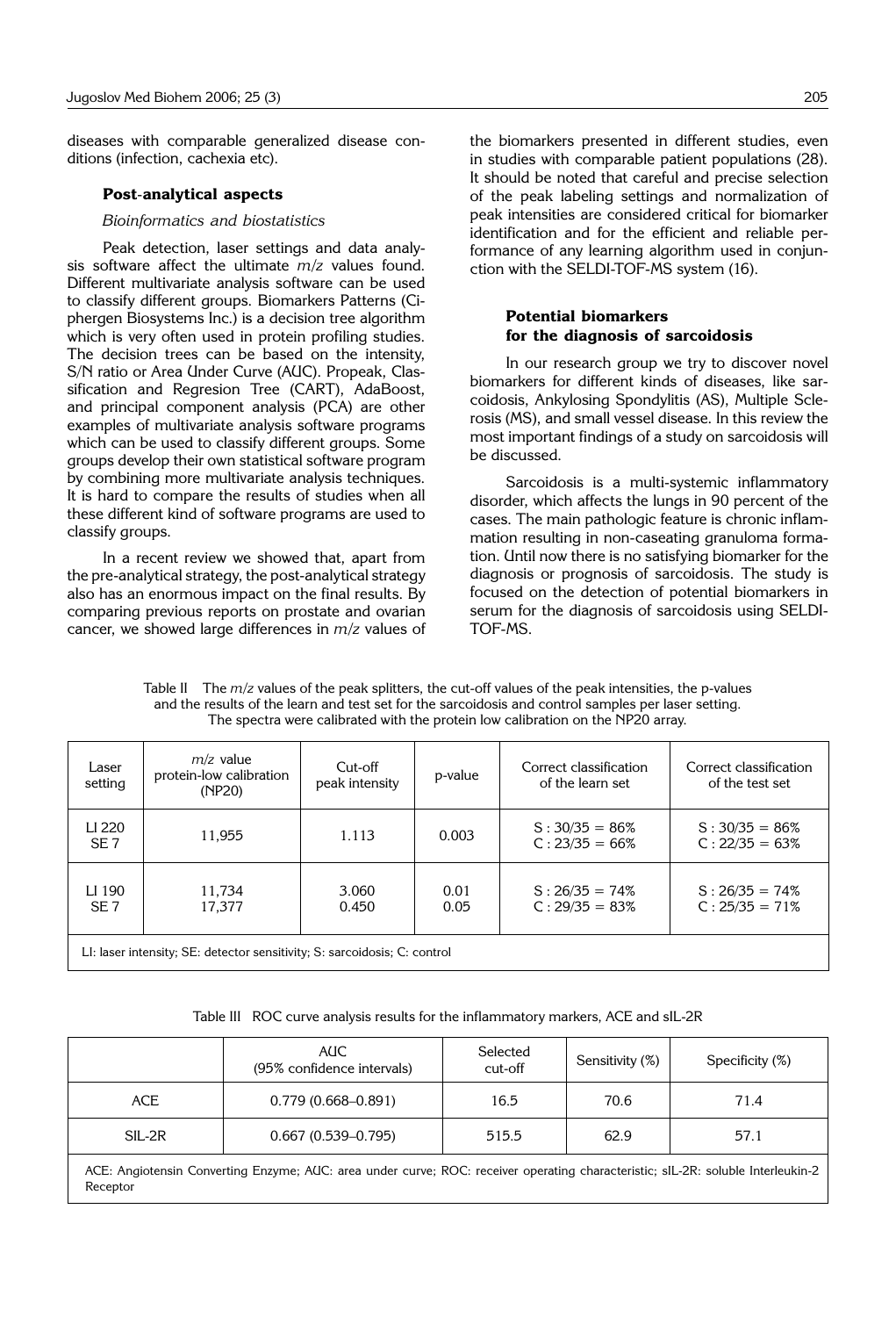For the detection of potential biomarkers, protein profiles of anion exchange fractionated serum of 35 sarcoidosis patients and 35 healthy controls were compared using SELDI-TOF-MS. Sensitivities and specificities of the potential biomarkers obtained with SELDI-TOF-MS, generated with decision tree algorithm, were compared to the conventional markers Angiotensin Converting Enzyme (ACE) and soluble Interleukin-2 Receptor (sIL-2R).

Optimal classification was achieved with metal affinity binding (IMAC) arrays coupled with copper sulphate. A single marker with an ion at *m/z* 11,955 resulted in a sensitivity and specificity of 86% and 63% respectively. A multimarker approach of two peaks, *m/ z* values of 11,734 and 17,377, resulted in a sensitivity and specificity of 74% and 71% respectively (*Table II*). The SELDI mass spectra and gel views of the three potential biomarkers are illustrated in *Figure 3*. These sensitivities and specificities were higher compared to measurements of ACE and sIL-2R (*Table III*). Identification of the peak at *m/z* 17,377 resulted in the alpha chain of haptoglobin. In *Figure 4* is illustrated that the band at a molecular weight of 17 kDa, which represents the peak at *m/z* 17,377, is not visible in the sarcoidosis patient sample (*Figure 4A*), but clearly visible in the healthy control sample (*Figure 4B*).

This study acts as a proof-of-principle for the use of SELDI-TOF-MS in the detection of new biomarkers for sarcoidosis. The peak of the multimarker at *m/z* 17,377 was successfully identified as the alpha chain of haptoglobin, but the identification of potential biomarkers at *m/z* 11,734 and 11,955 appeared difficult. Further attempts will be undertaken because the identification of these two markers will lead to a better understanding of sarcoidosis and would be of great interest.

# **Quality control**

As mentioned before, the effect of pre- and post-analytical variables on protein profiling needs further and more systematic investigation. Therefore, a stringent standardized protocol is needed, not only for pre- and post-analytical aspects, but also for calibration and quality control (QC) performance. This review describes the results of the quality control procedure which was described in a previous report of Bons et al. (32).

Recently, Plebani et al. (33) indicated that only few published studies carefully described the quality control procedures incorporated in proteomic experimental protocols. The aim of our study was to establish a well-defined protocol for the calibration of Protein Biosystems IIc (PBS IIc) instrument, to implement QC samples with independent certified standards and to determine acceptance criteria for quality control. Because the QC samples were spotted on a NP20 array, which is a normal phase array, without



Figure 3 SELDI-TOF-MS spectra and gel views of the three potential biomarkers at *m/z* 11,955 (A), 11,734 (B), and 17,377 (C). Representative protein spectra of three sarcoidosis (S) and three control (C) samples are illustrated per marker. The marker is indicated with a vector. The mass is given as *m/z* value on the x-axis and the intensity is displayed along the y-axis.



Figure 4 Silver stained band pattern of one fraction 3 sarcoidosis sample (A) and one fraction 3 healthy control sample (B) separated by SDS-PAGE. The left lane shows the marker and the right lane shows the sarcoidosis sample (S70) in Figure 4 A and the healthy control sample (K1) in Figure 4 B. In Figure 4 A there is no band visible at a molecular weight of 17 kDa. Figure 4 B clearly shows a band at 17 kDa and this band is indicated with a vector.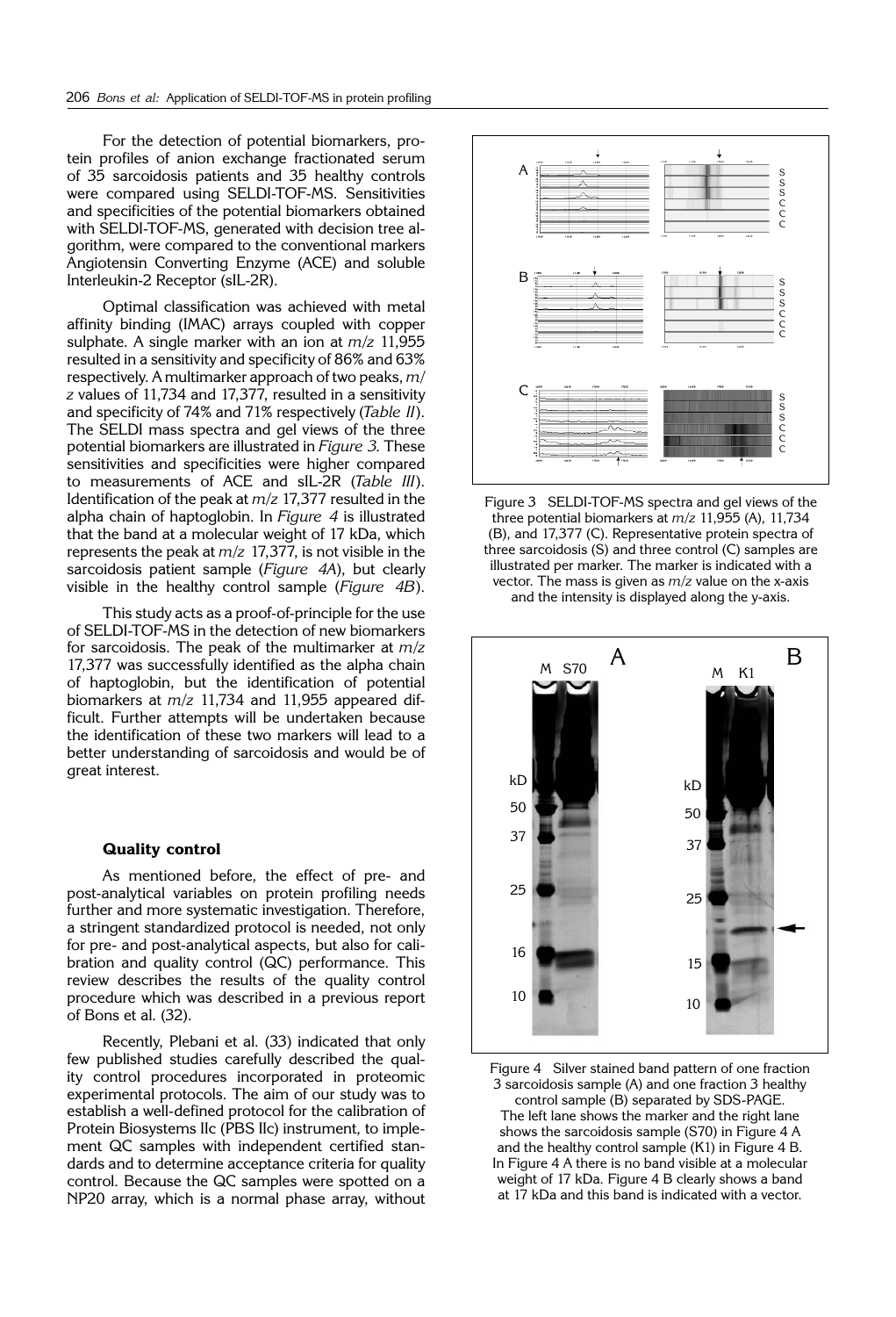washing or selective binding steps, only the MALDI-TOF-MS part of the PBS IIc instrument was checked. Stable instrument performance over time is a prerequisite before any proteomic experiments should be performed. The QC procedure described in our report acts prospectively by checking the calibration every week in contrast to some other studies, where QC samples are included in the profiling studies and quality control thus acts retrospectively or where no quality control procedure is performed at all.

#### *Acceptance criteria*

Data analysis was performed with in house developed software (ShewhartPlots), which was based on the Shewhart control chart principle (34). The following parameters were imported in this software: *m/z* values, intensities, signal-to noise (S/N) ratios and peak resolutions. Two-dimensional Youden plots were made by drawing insulin (x-axis) and apomyoglobin (y-axis) in one plot for all parameters and three- -dimensional Youden plots were made by drawing insulin (x-axis), apomyoglobin (y-axis) and albumin (z-axis) in one plot for all parameters (*Figure 5*). After measuring the QC samples for a longer period, we concluded that most data points were within the process mean  $\pm$  2 standard deviations (SD) and none of the points were outside the process mean  $\pm$  3 SD range. On the basis of those results, we defined the following acceptance criteria: data points should be in



Figure 5 Examples of a graphic and Youden plots for the *m/z* values, S/N ratios and peak resolutions generated with the in house developed ShewhartPlots. The process mean and the standard deviation (SD) values (+ 1, 2 and  $3 \times$  SD, -1, 2 and  $3 \times$  SD) of the  $m/z$  values of insulin are indicated (A). The *m/z* values are indicated on the x-axis and the SD values are indicated on the y-axis. The two dimensional Youden plot of the S/N ratios of insulin and apomyoglobin is illustrated (B). The SD values (+ 1, 2 and  $3 \times$  SD, -1, 2 and  $3 \times$  SD) of the S/N ratios of the insulin and apomyoglobin are indicated on the x- and y-axis, respectively. The three dimensional Youden plot of the peak resolutions of insulin, apomyoglobin, and albumin are shown (C). The SD values of the peak resolutions of insulin, apomyoglobin, and albumin are indicated on the x-, y-, and z-axis, respectively.

the established range of the process mean  $\pm$  2 SD for the *m/z* values, peak intensities, S/N ratios, and peak resolutions for insulin, apomyoglobin and albumin in the QC samples. The following Westgard rules need to be fulfilled:  $1_{3s}$ ,  $2_{2s}$ ,  $4_{1s}$ ,  $8_x$ ,  $10_x$ , and  $12_x$  (35). Because we work with a process mean, the mean will change when a new data point is added in comparison to a fixed mean, where the mean is always constant. Using a new batch of QC samples can result in a difference between the process mean and the 2 SD range for the *m/z* values, intensities, signal-to-noise (S/N) ratios and peak resolutions of the QC samples.

#### *Reproducibility*

We also showed that variations in the signal of the QC samples can be caused by pipetting variability in the handling of the QC sample, spot and chip variability, crystallization of the EAM and laser detector variability over time.

The reproducibility of serum protein profiling by SELDI-TOF-MS was investigated by spotting one QC sample consisting of insulin and apomyoglobin on 2 or 4 NP20 chips. Coefficient of variation (CV) values from approximately 10 to 40% were achieved for intensities and signal-to-noise (S/N) ratios. The pooled CV value for the mass accuracy was below 0.1%. The CV values for intensities, S/N ratios and mass accuracy described in the study of Bons et al. (32) were comparable with the CV values reported by Semmes et al. (36). Semmes et al. performed across-laboratory measurement of three *m/z* peaks in a standard pooled serum. This resulted in a 0.1% CV for mass accuracy. The CVs for signal-to-noise ratios were 34-40% and the variations in the intensities of the three peaks for all laboratories were  $15-36\%$ 

Lee et al. (37) also indicated that it is hard to reproduce experiments. They investigated renal cell carcinoma and included samples from patients with renal cell carcinoma, patients with benign urological diseases and healthy controls in the training set. An initial blind group of samples was used to test the models. Sensitivities and specificities of 81.3-83.3% were achieved. However, subsequent testing 10 months later with a different blind group of samples resulted in much lower sensitivities and specificities  $(41.0 - 76.6\%).$ 

Potential sources of variability that arise during SELDI-TOF-MS profiling include spot-to-spot variation of chip surfaces, laser detector variability over time, pipetting variability (38) and the crystallization process of the EAM (39, 40). We demonstrated that the reproducibility of the crystallisation process can be increased by using an incubator with a constant temperature of 28  $^{\circ}$ C and a constant atmospheric humidity of 45%. The same QC sample (insulin and apomyoglobin) as described above was used and CV values of 4 to maximal 25% were achieved for intensities and S/N ratios. This indicates that the reproducibility can be increased by performing pro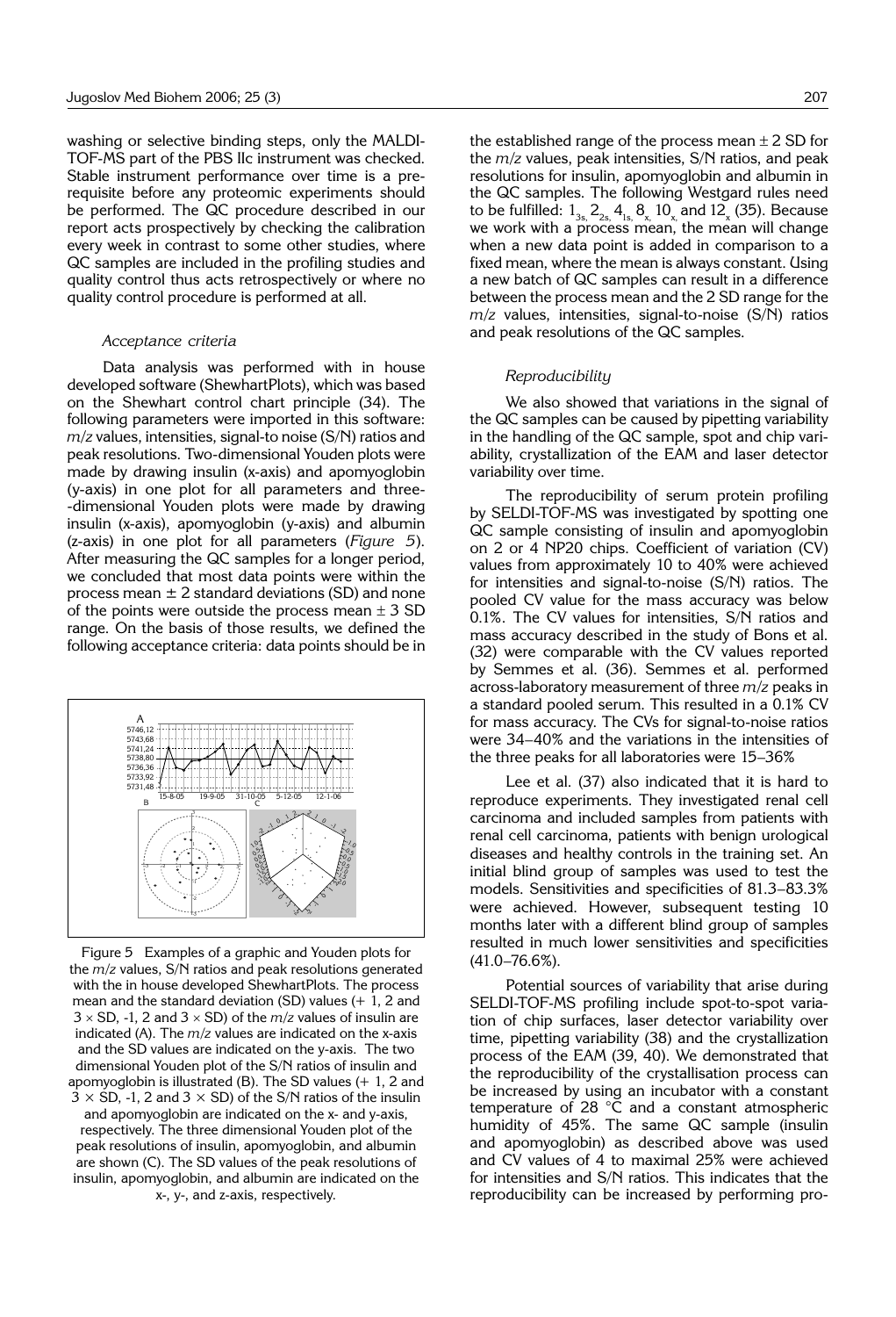filing experiments under standard temperature and atmospheric humidity conditions.

# **Conclusions**

Any new technology, particularly one being presented as a potential clinically used diagnostic tool, requires stringent quality control to evaluate analytical performance over time. Instrument performance, however, must be compared not only during one experiment, but also over the course of time. We recently defined a standard protocol for calibration and acceptance criteria for the independent certified QC samples were established (32). Stringent QC as indicated above prevents unreliable data acquisition from the very start.

By introducing standard protocols and strict quality control, the analytical variation of protein profiling experiments can be significantly reduced. SELDI-TOF-MS still seems a promising technique for biomarker detection, and if reproducibility of SELDI-TOF-MS protein profiling can be further improved it can also become a valuable diagnostic tool in different diseases.

# PRIMENA TEHNIKE *SELDI*-*TOF*-*MS* U PROFILISANJU PROTEINA: PREDNOSTI I ZAMKE

*Judith A. P. Bons1 , Will K. W. H. Wodzig1 , Douwe de Boer1 , Marjolein Drent2 , Marja P. van Dieijen*-*Visser1*

*'Odeljenje za kliničku hemiju 2 Respiratorna medicina, Centar za kontrolu sarkoidoze, Univerzitetska bolnica* »*Maastricht*«*, Maastricht, Holandija*

*Kratak sadr`aj:* Profilisanje proteina seruma tehnikom *Surface*-*Enhanced Laser Desorption/Ionization Time-of-Flight Mass Spectrometry (SELDI-TOF-MS)* čini se kao veoma važno dijagnostičko sredstvo za čitav niz bolesti. Senzitivnost i specifičnost koje se postižu ovom novom tehnologijom često su superiorne u odnosu na rezultate postignute uz pomoć drugih biomarkera. Međutim, njihova reproduktivnost i standardizacija još uvek su problematične. Objasnićemo tehniku *SELDI-TOF-MS* i razmotriti neke važne aspekte u izučavanju proteoma, kako pre tako i posle analize, kao i postupke za kontrolu kvaliteta. U ovom pregledu takođe su predstavljeni i na{i podaci o otkrivanju biomarkera za postavljanje dijagnoze sarkoidoze.

Ključne reči: pre-analitički aspekti, post-analitički aspekti, proteomi, reproducibilnost, sarkoidoza, SELDI-TOF-MS, kontrola kvaliteta

#### **References**

- 1. Srinivas PR, Srivastava S, Hanash S, Wright GL, Jr. Proteomics in Early Detection of Cancer. Clin Chem 2001; 47: 1901-11.
- 2. Hutchens TW, Yip T. New Desorption strategies for the mass spectrometric analysis of macromolecules. Rapid Commun Mass Spectrom 1993; 7: 576-80.
- 3. Bischoff R, Luider TM. Methodological advances in the dis covery of protein and peptide disease markers. J Chromatogr B Analyt Technol Biomed Life Sci 2004; 803: 27-40.
- 4. Issaq HJ, Veenstra TD, Conrads TP, Felschow D. The SELDI-TOF-MS Approach to Proteomics: Protein Profiling and Biomarker Identification. Biochemical and Biophysical Research Communications 2002; 292: 587-92.
- 5. Caputo E, Moharram R, Martin BM. Methods for on chip protein analysis. Anal Biochem 2003; 321: 116-24.
- 6. Aebersold R, Goodlett DR. Mass spectrometry in proteomics. Chem Rev 2001; 101: 269-95.
- 7. Wiesner A. Detection of Tumor Markers with Protein Chip(R) Technology. Curr Pharm Biotechnol 2004; 5:  $45 - 67.$
- 8. Shiwa M, Nishimura Y, Wakatabe R, Fukawa A, Arikuni H, Ota H, et al. Rapid discovery and identification of a tissue-specific tumor biomarker from 39 human cancer cell lines using the SELDI ProteinChip platform. Biochem Biophys Res Commun 2003; 309: 18-25.
- 9. Qu Y, Adam BL, Yasui Y, Ward MD, Cazares LH, Schellhammer PF, et al. Boosted decision tree analysis of surface-enhanced laser desorption/ionization mass spectral serum profiles discriminates prostate cancer from non-cancer patients. Clin Chem 2002; 48: 1835-43.
- 10. Gygi SP, Aebersold R. Mass spectrometry and proteomics. Curr Opin Chem Biol 2000; 4: 489-94.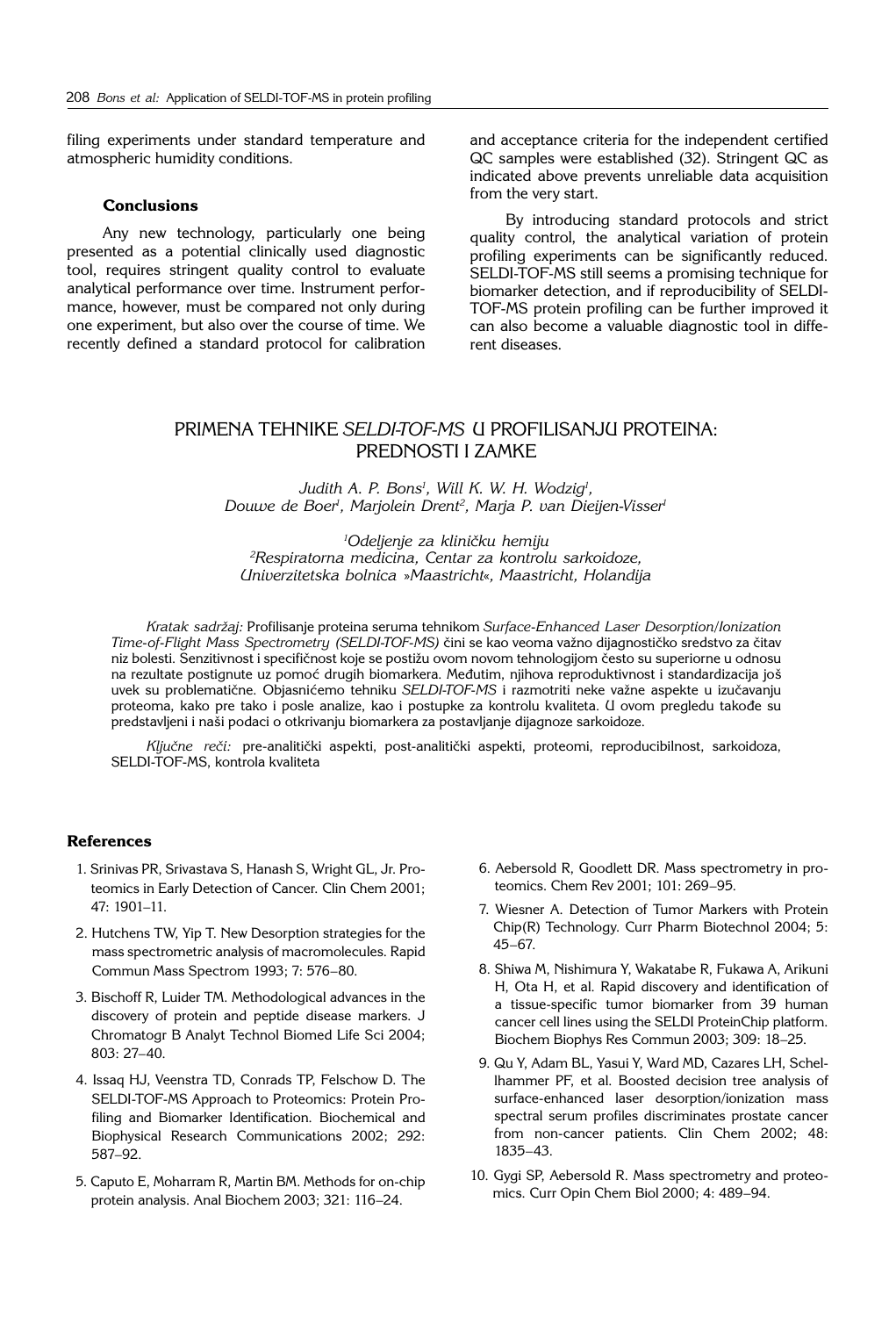- 11. Furuta M, Shiraishi T, Okamoto H, Mineta T, Tabuchi K, Shiwa M. Identification of pleiotrophin in conditioned medium secreted from neural stem cells by SELDI-TOF and SELDI-tandem mass spectrometry. Brain Res Dev Brain Res 2004; 152(2): 189-97.
- 12. Petricoin I, Emanuel F, Mills GB, Kohn EC, Liotta LA. Proteomic patterns in serum and identification of ovarian cancer. The Lancet 2002; 360: 170-71.
- 13. Petricoin EF, Ardekani AM, Hitt BA, Levine PJ, Fusaro VA, Steinberg SM, et al. Use of proteomic patterns in serum to identify ovarian cancer. Lancet 2002; 359: 572<sup>-77</sup>.
- 14. Kozak KR, Amneus MW, Pusey SM, Su F, Luong MN, Luong SA, et al. Identification of biomarkers for ovarian cancer using strong anion-exchange ProteinChips: potential use in diagnosis and prognosis. Proc Natl Acad Sci U S A 2003; 100:12343-48.
- 15. Zhang Z, Bast RC, Jr., Yu Y, Li J, Sokoll LJ, Rai AJ, et al. Three biomarkers identified from serum proteomic analysis for the detection of early stage ovarian cancer. Cancer Res 2004; 64: 5882-90.
- 16. Vlahou A, Schorge JO, Gregory BW, Coleman RL. Diagnosis of Ovarian Cancer Using Decision Tree Classification of Mass Spectral Data. J Biomed Biotechnol 2003; 308-14.
- 17. Ye B, Cramer DW, Skates SJ, Gygi SP, Pratomo V, Fu L, et al. Haptoglobin-alpha subunit as potential serum biomarker in ovarian cancer: identification and characterization using proteomic profiling and mass spectrometry. Clin Cancer Res 2003; 9: 2904-11.
- 18. Rai AJ, Zhang Z, Rosenzweig J, Shih Ie M, Pham T, Fung ET, et al. Proteomic approaches to tumor marker discovery. Arch Pathol Lab Med 2002; 126: 1518-26.
- 19. Banez LL, Prasanna P, Sun L, Ali A, Zou Z, Adam BL, et al. Diagnostic potential of serum proteomic patterns in prostate cancer. J Urol 2003; 170: 442-46.
- 20. Adam BL, Qu Y, Davis JW, Ward MD, Clements MA, Cazares LH, et al. Serum protein fingerprinting coupled with a pattern-matching algorithm distinguishes prostate cancer from benign prostate hyperplasia and healthy men. Cancer Res 2002; 62: 3609-14.
- 21. Petricoin EF, 3rd, Ornstein DK, Paweletz CP, Ardekani A, Hackett PS, Hitt BA, et al. Serum proteomic patterns for detection of prostate cancer. J Natl Cancer Inst 2002; 94: 1576-78.
- 22. Li J, White N, Zhang Z, Rosenzweig J, Mangold LA, Partin AW, et al. Detection of prostate cancer using serum proteomics pattern in a histologically confirmed population. J (Irol 2004; 171: 1782-87.
- 23. Zhukov TA, Johanson RA, Cantor AB, Clark RA, Tockman MS. Discovery of distinct protein profiles specific for lung tumors and pre-malignant lung lesions by SELDI mass spectrometry. Lung Cancer 2003; 40: 267-79.
- 24. Poon TC, Hui AY, Chan HL, Ang IL, Chow SM, Wong N, et al. Prediction of Liver Fibrosis and Cirrhosis in Chronic Hepatitis B Infection by Serum Proteomic Fingerprinting: A Pilot Study. Clin Chem 2004; 51: 328-35.
- 25. Zhu XD, Zhang WH, Li CL, Xu Y, Liang WJ, Tien P. New serum biomarkers for detection of HBV-induced liver cirrhosis using SELDI protein chip technology. World J Gastroenterol 2004; 10: 2327-29.
- 26. Hackett JL, Gutman SI. Introduction to the Food and Drug Administration (FDA) regulatory process. J Proteome Res 2005; 4: 1110-13.
- 27. Hortin GL, Jortani SA, Ritchie JC, Jr., Valdes R, Jr., Chan DW. Proteomics: A New Diagnostic Frontier. Clin Chem 2006. In press.
- 28. Bons JA, Wodzig WK, Van Dieijen-Visser MP. Protein profiling as a diagnostic tool in clinical chemistry: a review. Clin Chem Lab Med 2005; 43: 1281-90.
- 29. Solassol J, Marin P, Demettre E, Rouanet P, Bockaert J, Maudelonde T, et al. Proteomic detection of prostatespecific antigen using a serum fractionation procedure: potential implication for new low-abundance cancer biomarkers detection. Anal Biochem 2005; 338: 26-31.
- 30. Linke T, Ross AC, Harrison EH. Profiling of rat plasma by surface-enhanced laser desorption/ionization timeof-flight mass spectrometry, a novel tool for biomarker discovery in nutrition research. J Chromatogr A 2004; 1043: 65-71.
- 31. Belenky A, Smith A, Zhang B, Lin S, Despres N, Wu AH, et al. The effect of class-specific protease inhibitors on the stabilization of B-type natriuretic peptide in human plasma. Clin Chim Acta 2004; 340: 163-72.
- 32. Bons JA, De Boer D, Van Dieijen-Visser MP, Wodzig WK. Standardization of calibration and quality control using surface enhanced laser desorption ionization time-of-flight mass spectrometry. Clin Chim Acta 2006; 366: 249-56.
- 33. Plebani M. Proteomics: the next revolution in laboratory medicine? Clin Chim Acta 2005; 357: 113-22.
- 34. Westgard JO, Groth T, Aronsson T, De Verdier CH. Combined Shewhart-cusum control chart for improved quality control in clinical chemistry. Clin Chem 1977; 23: 1881-7.
- 35. Westgard JO. Internal quality control: planning and implementation strategies. Ann Clin Biochem 2003; 40: 593-611.
- 36. Semmes OJ, Feng Z, Adam BL, Banez LL, Bigbee WL, Campos D, et al. Evaluation of Serum Protein Profiling by Surface-Enhanced Laser Desorption/Ionization Time-of-Flight Mass Spectrometry for the Detection of Prostate Cancer: I. Assessment of Platform Reproducibility. Clin Chem 2005; 51: 102-12.
- 37. Lee SW, Lee KI, Kim JY. Revealing urologic diseases by proteomic techniques. J Chromatogr B Analyt Technol Biomed Life Sci 2005; 815: 203-13.